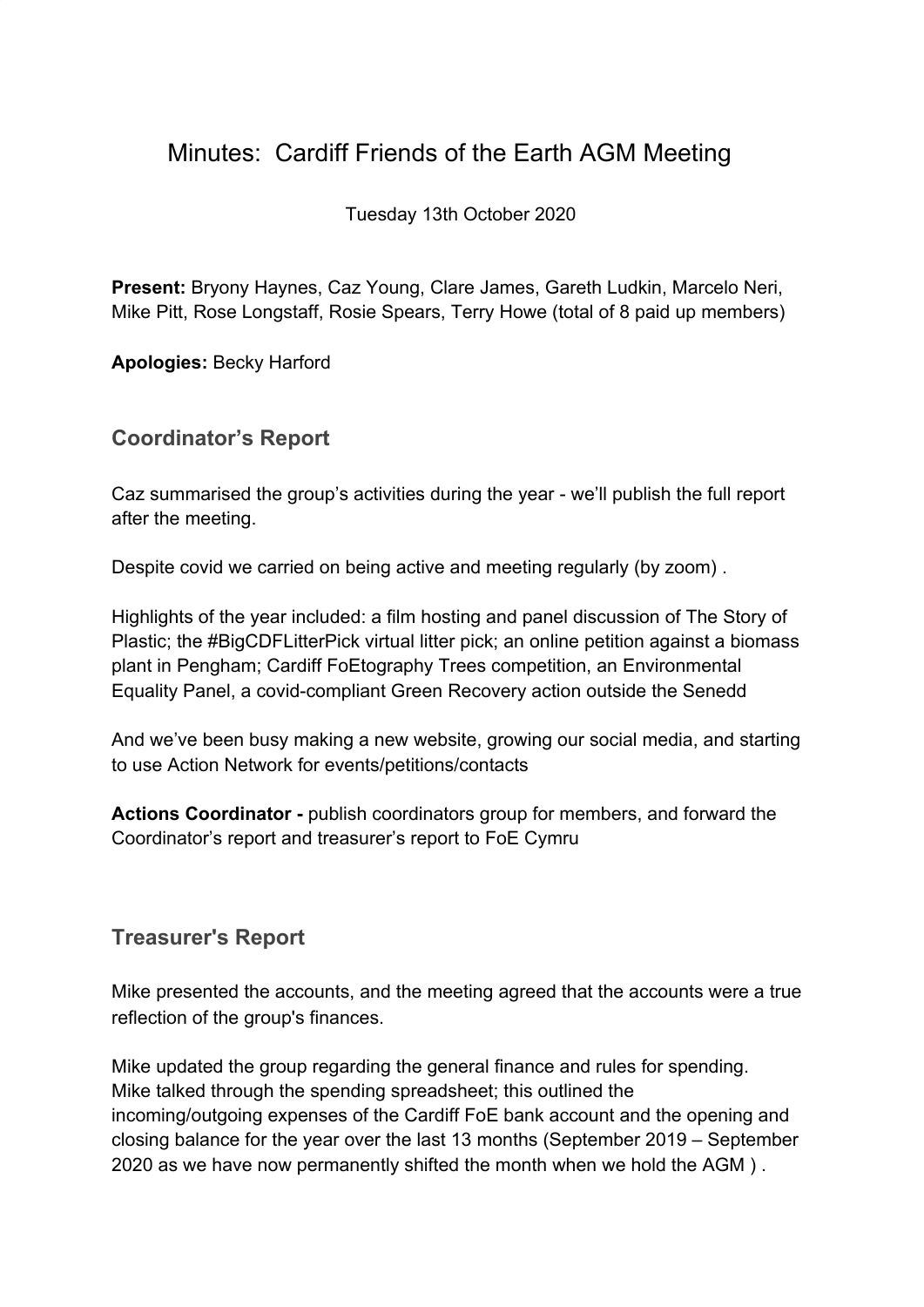Mike has suggested the group hold a 6/12-review meeting in respect of spending on events. This can consider:

- Projected donations for the year ahead
- Fundraising events
- What type of events or causes the group want to/can spend on, especially in the context of COVID-19.

**Action** Coordinator make diary note for above potential mid-term financial review

We agreed to keep the meetings key decisions quorum at current level of 3 paying members , and that 2 is sufficient for spending decisions of less than £100

We felt a quorum of 3 sufficient as there are 17 paid up members and much less than that typically come to meetings. We agreed we would review if attendee numbers increase,

#### **Membership fee**

We agreed to keep standard membership at £5.

We decided we should mention to members that that they can voluntarily pay more if they wish, and they could spread this across months e.g. to pay one or two pounds per month

We recognised that donations can now be made electronically through online banking or via the Cardiff FoE website using the Cardiff FoE PayPal account.

We discussed opportunities for launching a membership/joining event in the year ahead, and considered discount membership for certain communities, eg, students, BAME etc.

#### **Banking**

Mike restated that online banking has now largely replaced the previous cheque paying system. Cardiff FoE now normally make payments electronically. Two group members, Mike and Caz, regularly monitor the account for security and transparency.

### **Membership Secretary's Report**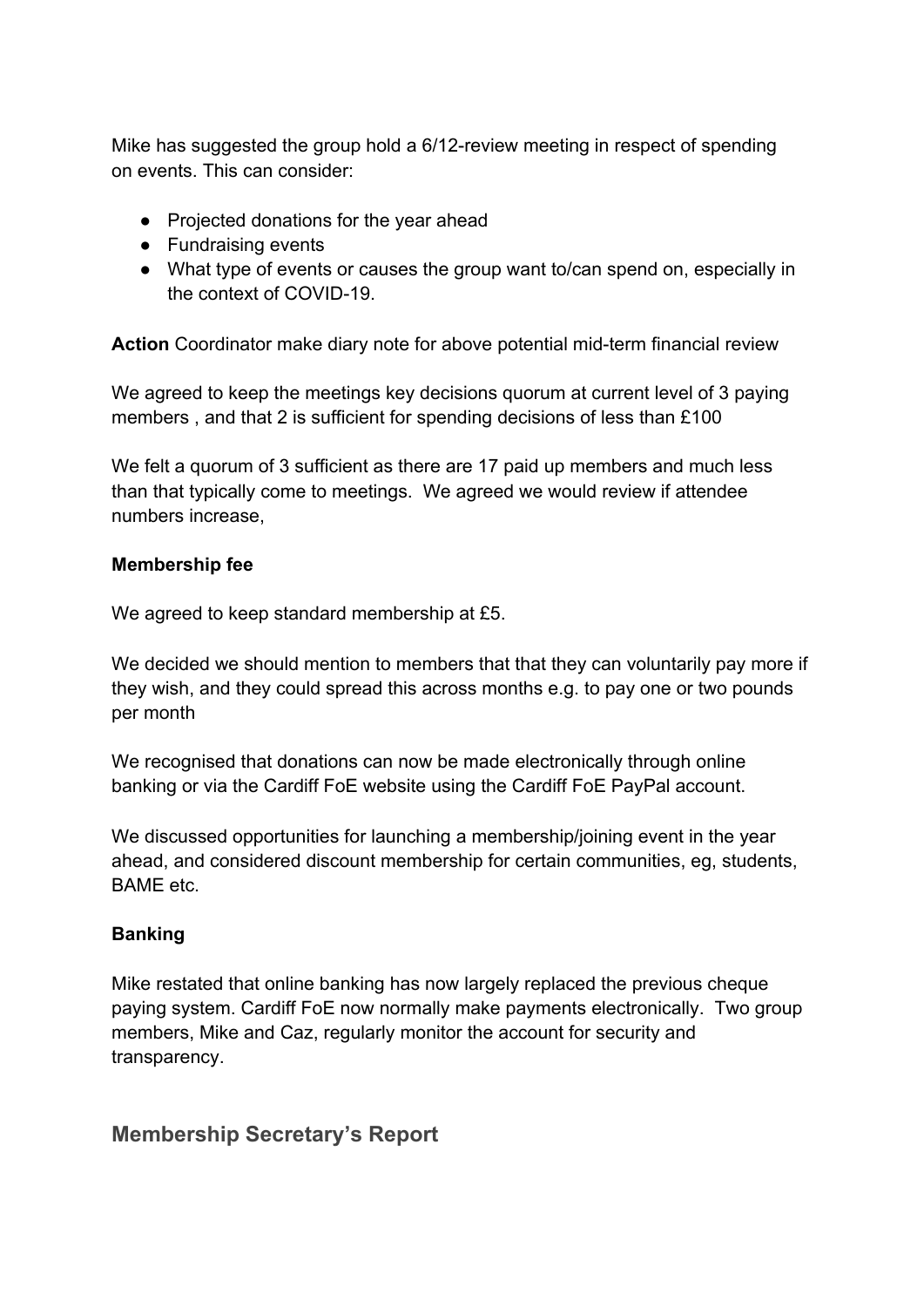#### Bryony presented this [report.](https://docs.google.com/document/d/1xcrFD7pMVSPm2A0C0g7_odJfELU0bO5x8__86XJQYFI/edit?usp=sharing)

Membership income is down as newer members are paying the standard amount £5 whereas some lapsed members were paying more.

Of the 17 paying members, 15 are paying online, and of those 5 are paying more per annum than the minimum £5.

315 contacts in Action Network have signed up for future email contact . N.B. signing up is GDPR compliant as AN is a subscribe/unsubscribe system

### **Elected roles**

- The group voted in favour of Bryony and Gareth joint-coordinating Cardiff FoE for 2020/2021.
- We thanked Caz who is standing down as one of the joint-coordinators and welcomed Gareth
- The group voted in favour of Mike remaining Cardiff FoE Treasurer for 2020/2021.
- The group agreed to share the Membership secretary role throughout 2020/2021. This will be taken forward by Claire, Caz and Gareth.
- Comms and social media will be shared by Rose, Marcelo and Shannon
- Rose has kindly offered to lead on putting together the Cardiff FoE Newsletter.

**Action** Bryony to inform central FoE and Becky Harford (FoE Cymru ) re new coordinator team

## **The overall direction of the Group for the next year**

We had a brainstorming session and decided what campaign areas to carry over this year and who will lead on what.